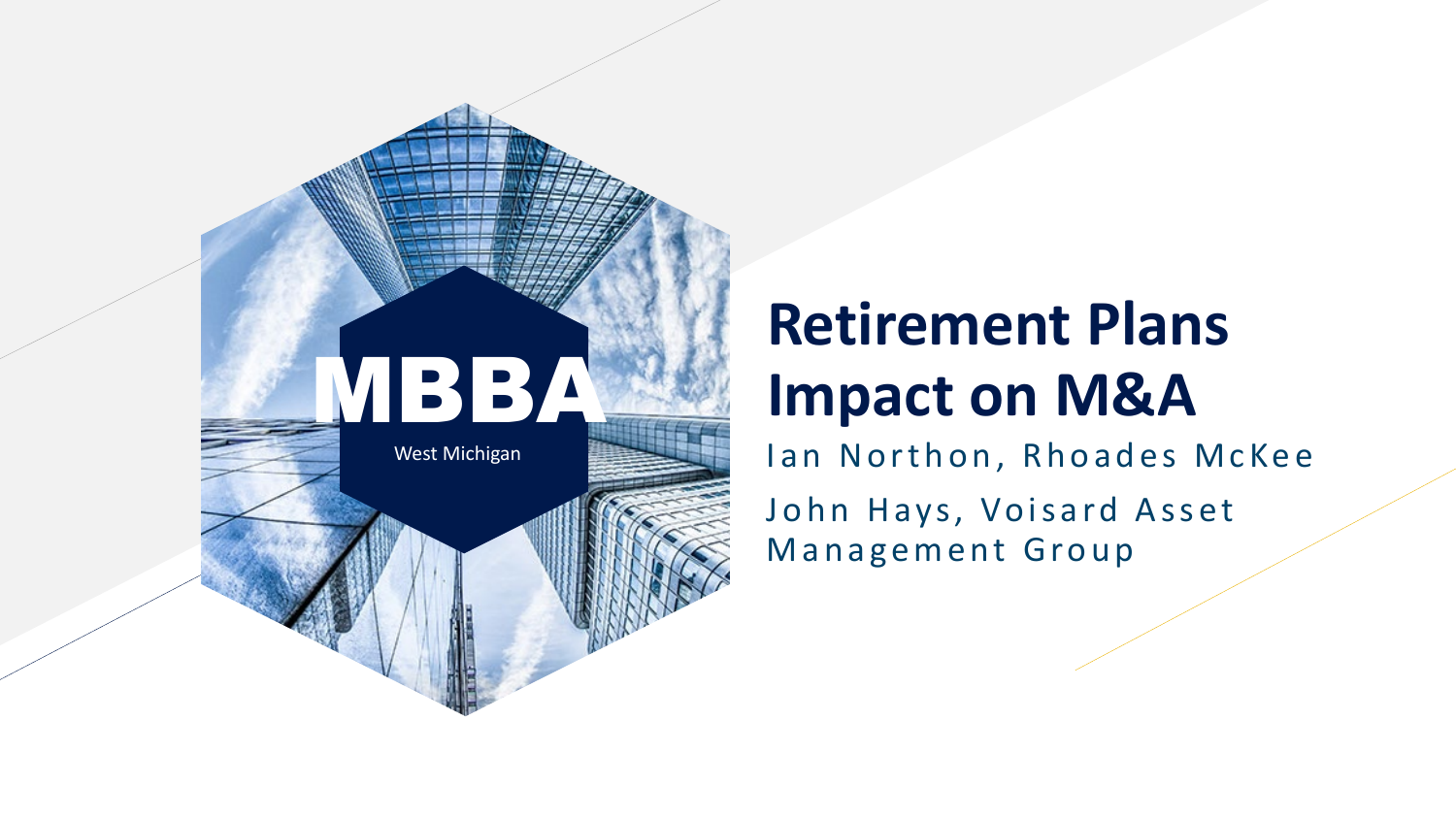

## **AGENDA**

### **1) Legal Environment**

- 
- **2) Overview of Transaction Types**
- **4) Strategic Considerations**
- **3) Fiduciary Considerations**
- **4) Benefits Considerations**
- **5) What happens when due diligence isn't performed?**
- **6) Best Practices**
- **7) Q&A**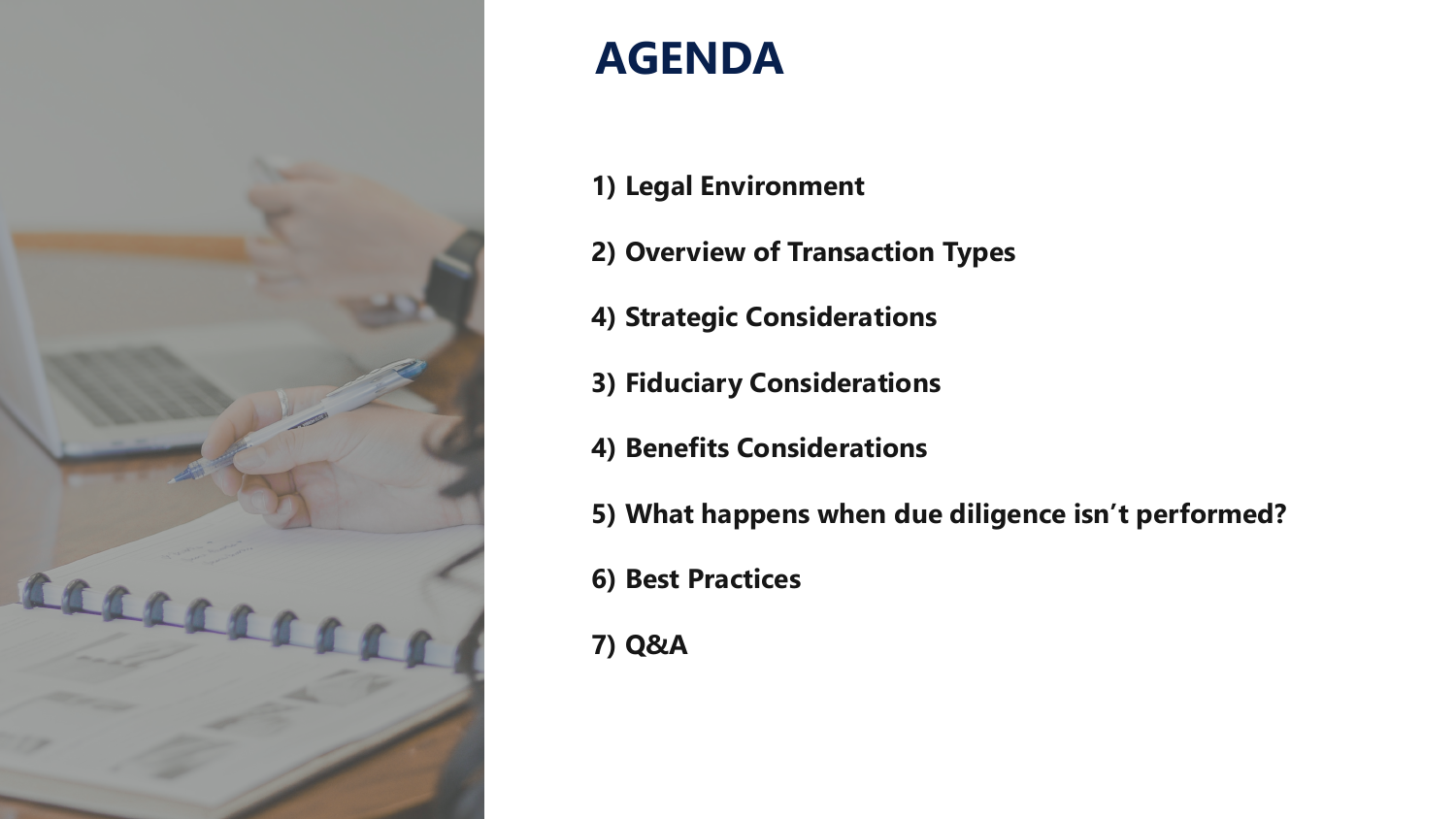# **Overview of Transaction Types**

### **Stock Purchase / Sale**

In a stock transaction, a buyer (a company, individual or group of individuals) acquires a business through the purchase of the stock of another company. While its underlying ownership has changed, the company that is purchased often continues with business as usual.

Employees are not terminated as a result of the transaction.

There is normally the option to terminate the prior plan (as long as it is done prior to the sale), merge to two plans, or provide two separate plans.

.

Somewhere in between, there might be a pure *merger* of companies, which is treated like a stock sale. Even in a *merger of equals* there is typically a surviving company.

With an asset purchase, as the term suggests, the buyer purchases the assets of a company. Assets might include buildings, inventory, the customer list and even employees.

Sometimes the seller no longer exists as a business entity. The employees may be effectively terminated from the seller and become new employees of the buyer, typically performing the same jobs as before.

If there is a full purchase of the organization, then the seller is required to terminate the plan.

.

### Asset Purchase / Sale **X** Merger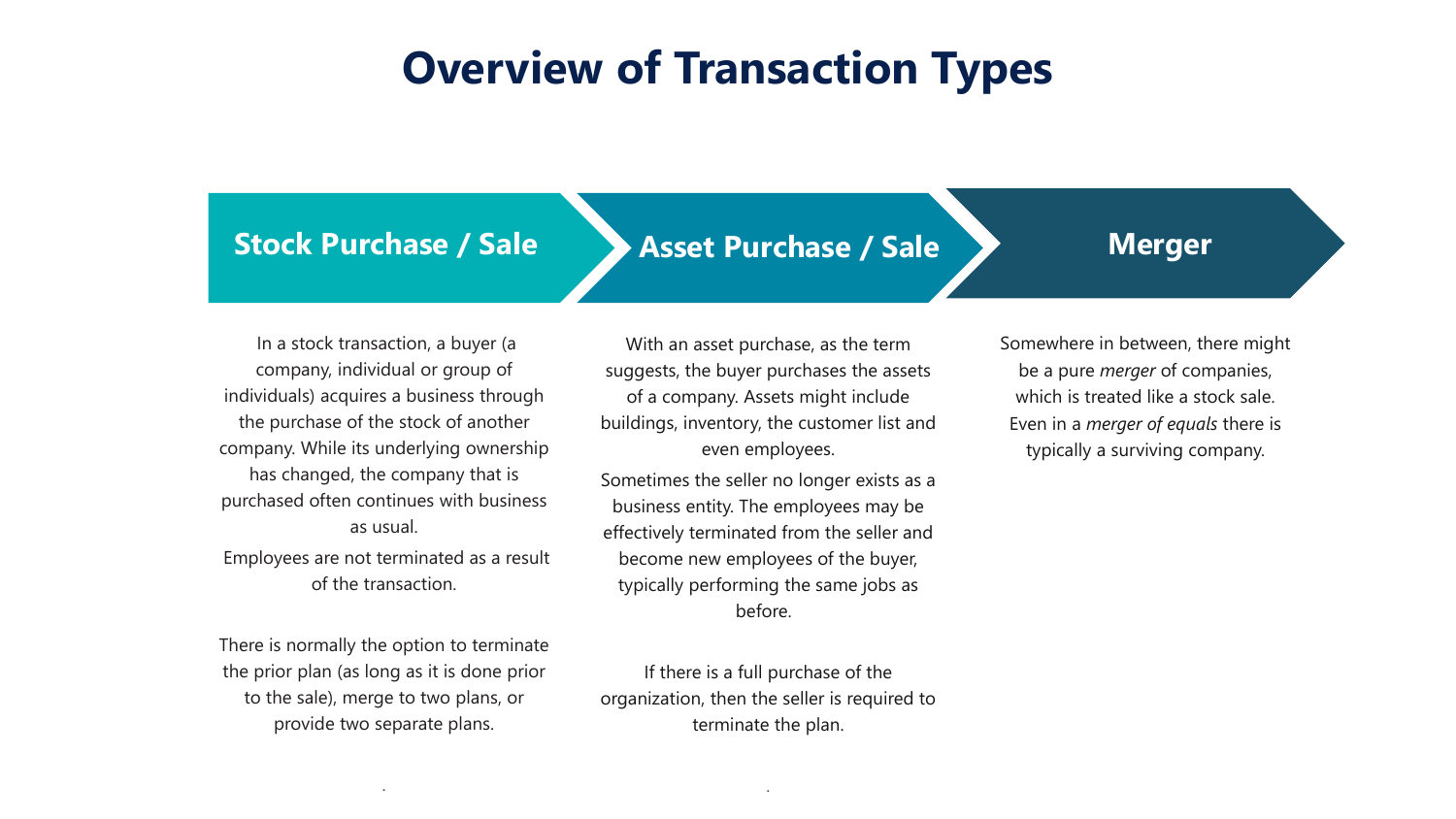





### **Plan Termination** Pros/Cons of Terminating the Seller's Plan



### **Reduced Liability**

The buyer is not required to protect any of the provisions under the seller's plan, nor are they liable for any potential issues.

### **Simplified Transition**

The buyer maintains their current plan and, in an asset purchase where the newly acquired employees are treated as new hires, the transition and ongoing communications may be simpler.

### **Participants Can Roll Their Assets**.

The buyer maintains their current plan and, in an asset purchase where the newly acquired employees are treated as new hires, the transition and ongoing communications may be simpler.







### **Loss of Forfeitures**

Because all affected employees must be 100% vested under a plan termination, the employer will lose the use of any potential forfeiture dollars generated by participant terminations.

### **Additional Compliance / Legal Work**

At a high level, plan documents must be brought up to date with all required discretionary amendments, and receiving an IRS determination letter for the termination is a best practice.

### **Loans Become Taxable**

Any outstanding loans held by participants in the seller's plan will become immediately taxable and may be subject to an additional 10% excise tax (unless such loans are rolled over to the buyer's plan).





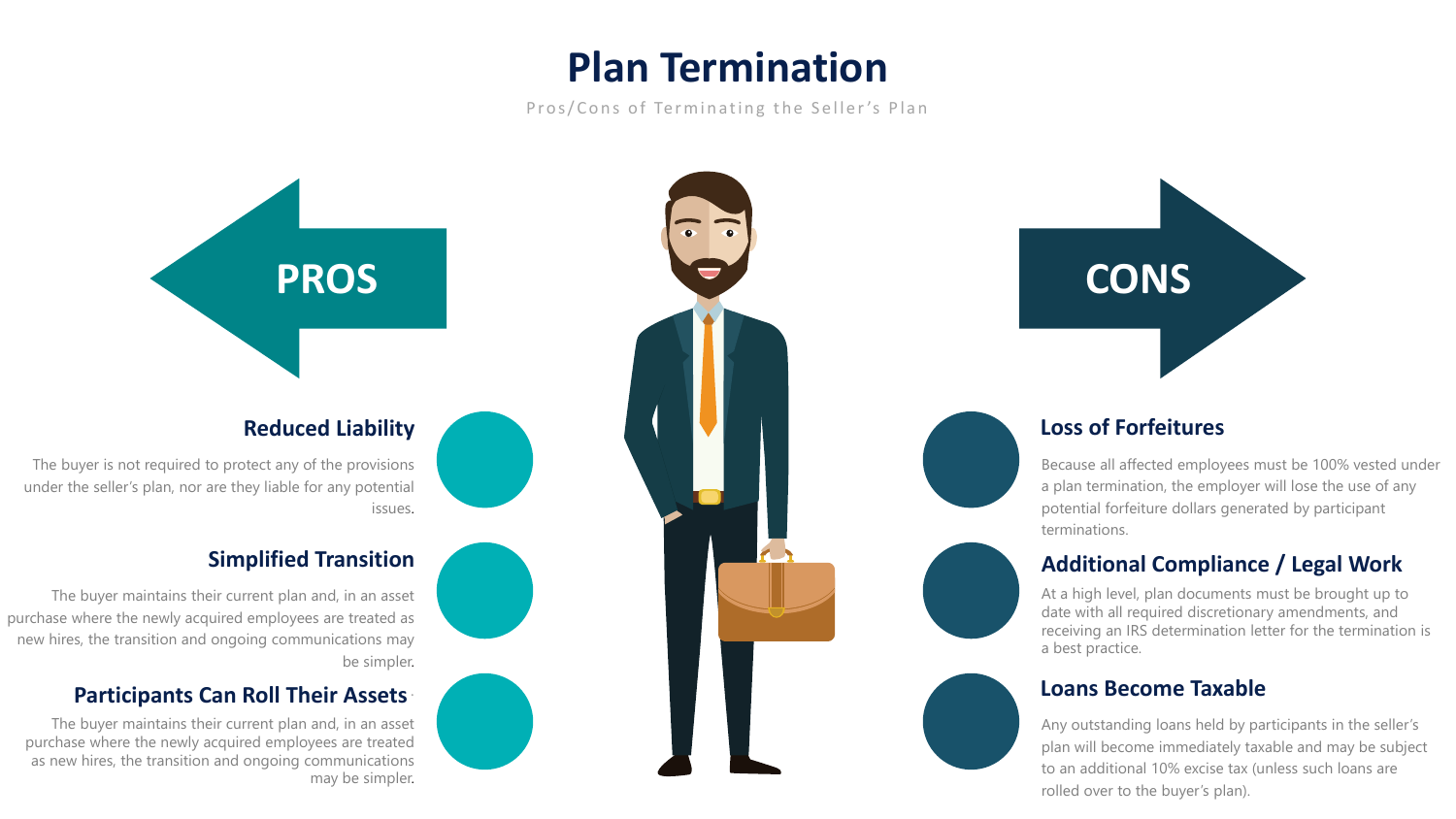# **Continue The Seller's Plan As A Stand-Alone Plan**

Pros/Cons of Continuing the Seller's Plan











### **Simplified Communication**

Generally, there are no special operations or communications issues when the plans are kept separate.

### **Separate Plan Design**

The plan design may be significantly different than the buyer's plan. Additionally, if there is not funding or desire to bring the benefits up to the buyer plan it allows

### . **Helps Manage Plan Defects**

Where there is a plan defect, it

also may make sense to keep the plans separate. Once the defect is corrected, ideally through a filing under VCP and receipt of a compliance statement from the IRS, the plans could be merged.





### **Increased Cost**

Many of the disadvantages fall into the additional cost category: plan setup, ongoing maintenance, multiple payrolls, communications, plan documents, audits, testing, Form 5500 filing and perhaps even less favorable pricing on investments.

**Must Pass Testing On Their Own Merit** Plans need to be able to pass coverage and actual deferral percentage (ADP)/actual contribution percentage (ACP) nondiscrimination testing on their own. If they cannot, additional testing issues come into play.

### **Employee Relations Issues**

It may hinder the assimilation of

acquired employees into the buyer's structure, and there may be the perception of unfair treatment if one plan appears to be more generous than the other.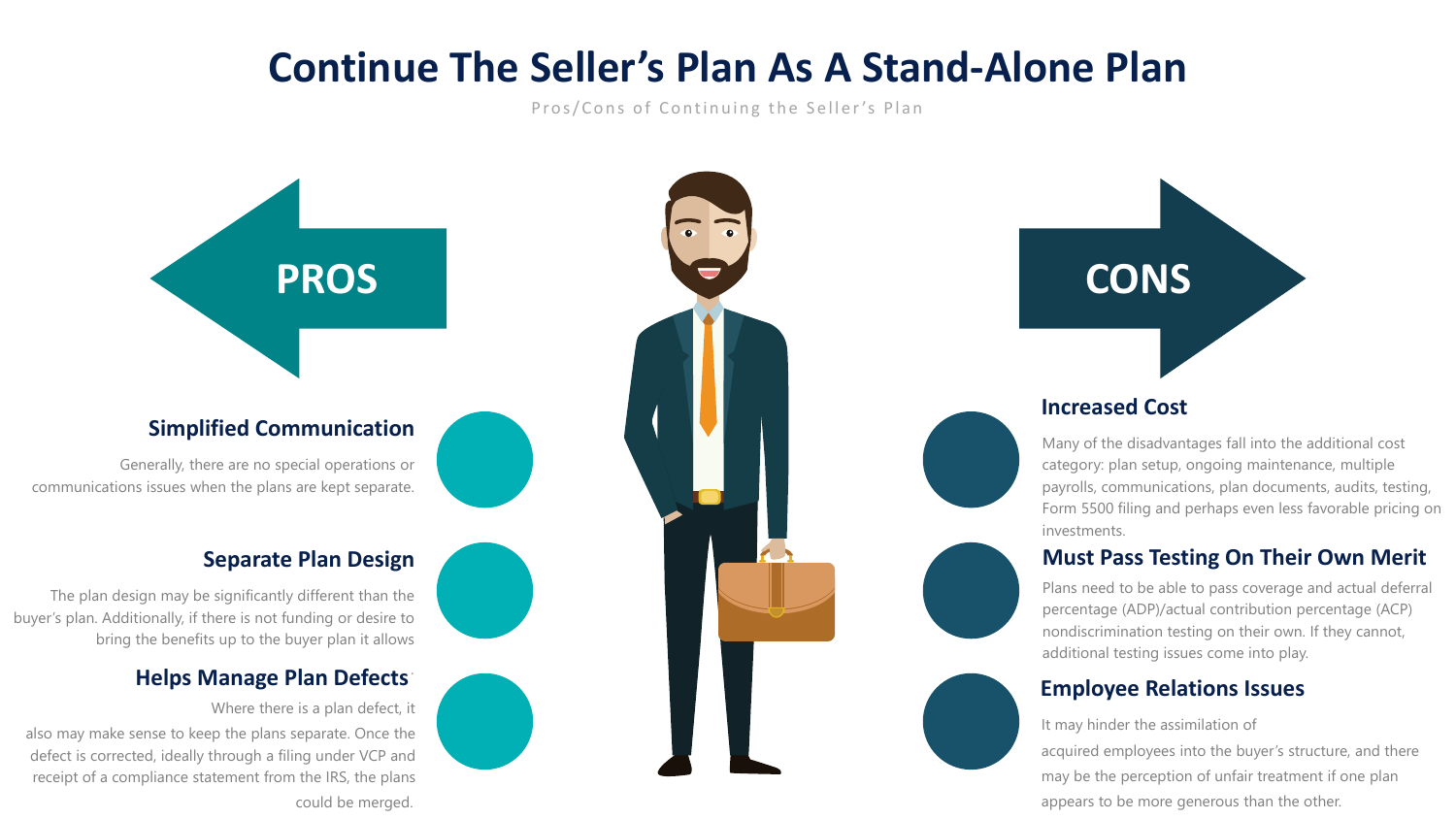Pros/Cons of Merging the Plans









### **Reduced Cost/Administration Workload**

From the employer's perspective, there can be a significant reduction in cost and administrative effort. One plan document reduce, one audit, one Form 5500 and one set of nondiscrimination tests can reduce fees further.

### **Streamlined Participant Experience**

From the employee's perspective, they can see their combined retirement plan account in one place. Most commonly all employees are on the same benefit structure, although they may have some protected benefits that are different from the current plan.

If there is a possibility of plan defects that are not properly corrected prior to the merger, the qualification of the acquiring plan may be tainted or compromised. There may be a cost liability to the buyer to rectify the issues.

### . **Reduced Participant Costs**

As assets grow it provides economies of scale for recordkeeping, administration, and investments. These costs are normally paid at the participant level.







# **Plan Merger**

### **Compromised Plan Qualification**



If there are protected benefits, or perhaps a different match for different groups, the administration becomes a little more complex. This could require additional testing that could be costly.



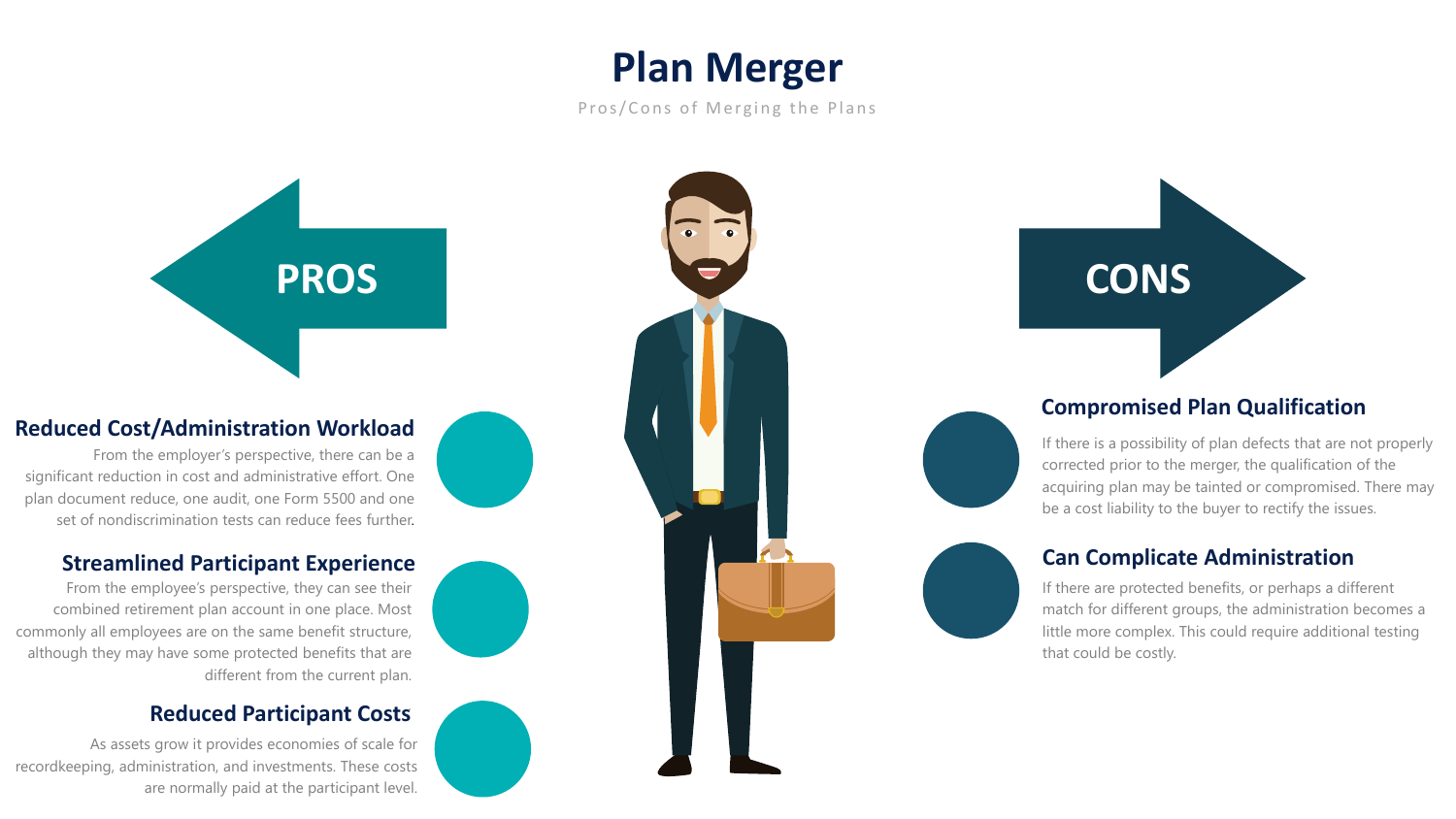# **Strategic Considerations**



There are many factors to consider when a qualified plan is part of an acquisition. It is critical to review the qualified plan as early as possible in the overall process.

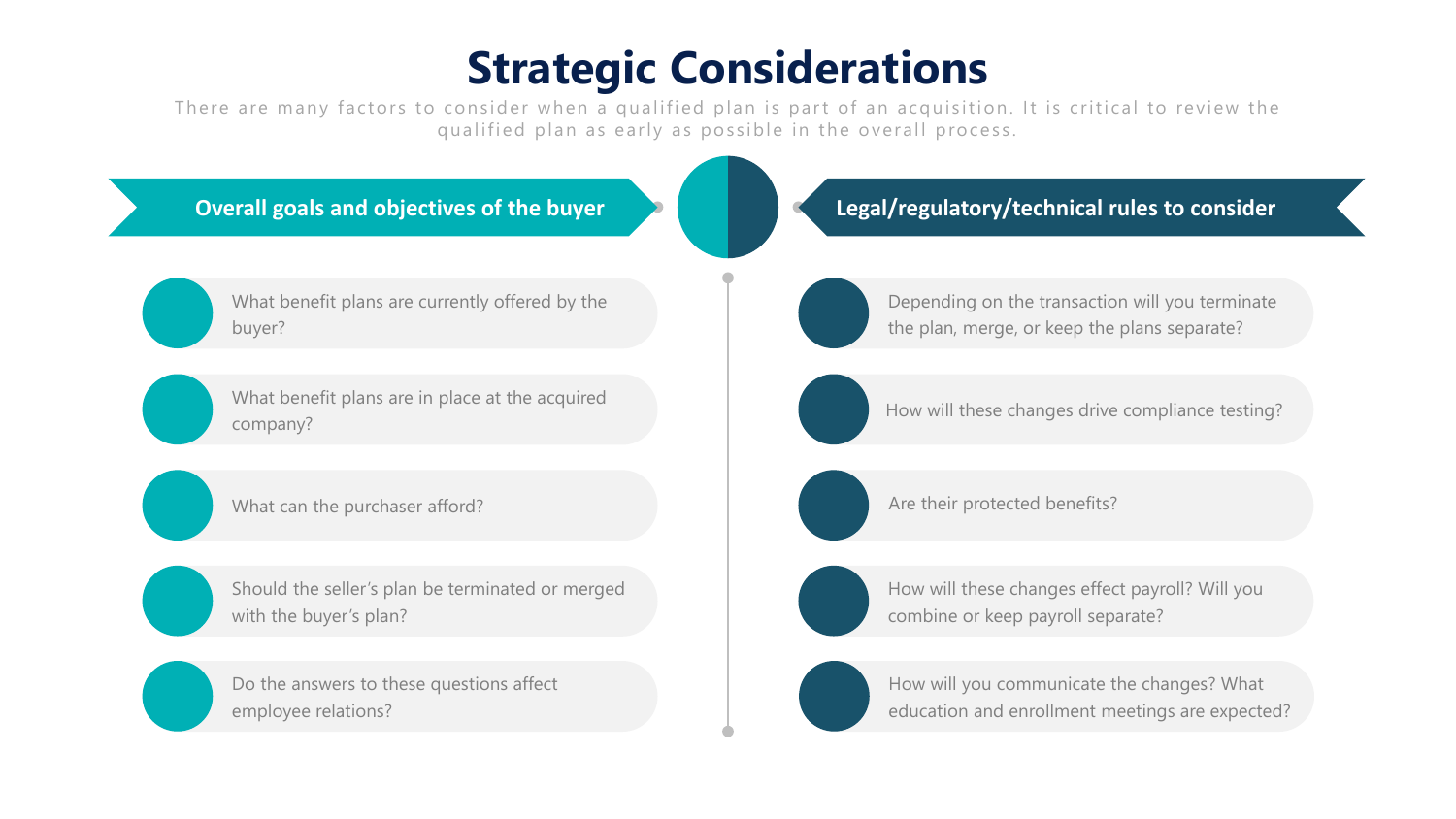# **Fiduciary Considerations**



At a broader level, the fiduciaries of the plan must put on their ERISA hats to help ensure there are no problems in the acquired plan that could negatively impact the qualification of the receiving plan.



fees?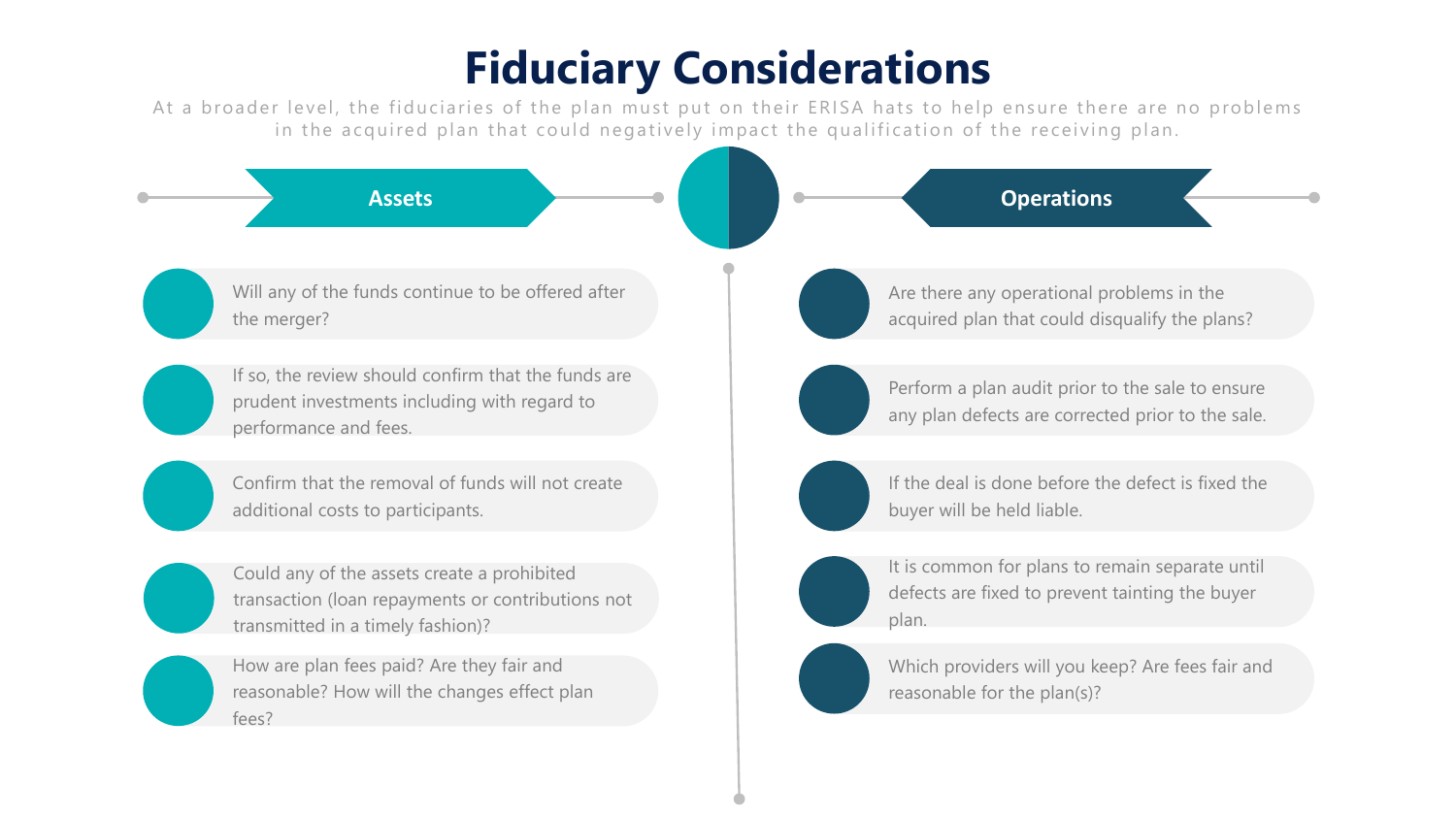- If there is not severance from employment, prior service must be credited
- If there is a severance from employments, the buyer may credit prior service
- If there is a stock sale of a subsidiary to an unrelated company, prior service may ne counted
- If the plans merge or the prior plan is maintained prior service must be counted towards vesting

### **Crediting Service**

- 
- Allocation conditions may not be changed during the plan year if the old conditions have been met
- Withdrawal rights associated various contribution sources
- In-service withdrawals
- Withdrawal rights at a certain age for prior contributions
- Normal and early retirement age
- True-up contributions if accrued
- Participants are 100% vested if a plan termination occurs
- Compare and contrast vesting schedules and ensure vesting is correct
- If the new plan has an inferior vesting schedule, prior accrued benefits should keep prior vesting schedule

**Benefits that are protected**

**Benefits that are not protected**

- Right to make pretax or after-tax contributions
- Availability of loans
- Right to a certain investment
- Hardship withdrawals
- Rollovers into the plan

**Vesting**

# **Benefits Considerations**

A side-by-side comparison of plan provisions should be performed to determine any differences between the plans and how those differences will be resolved.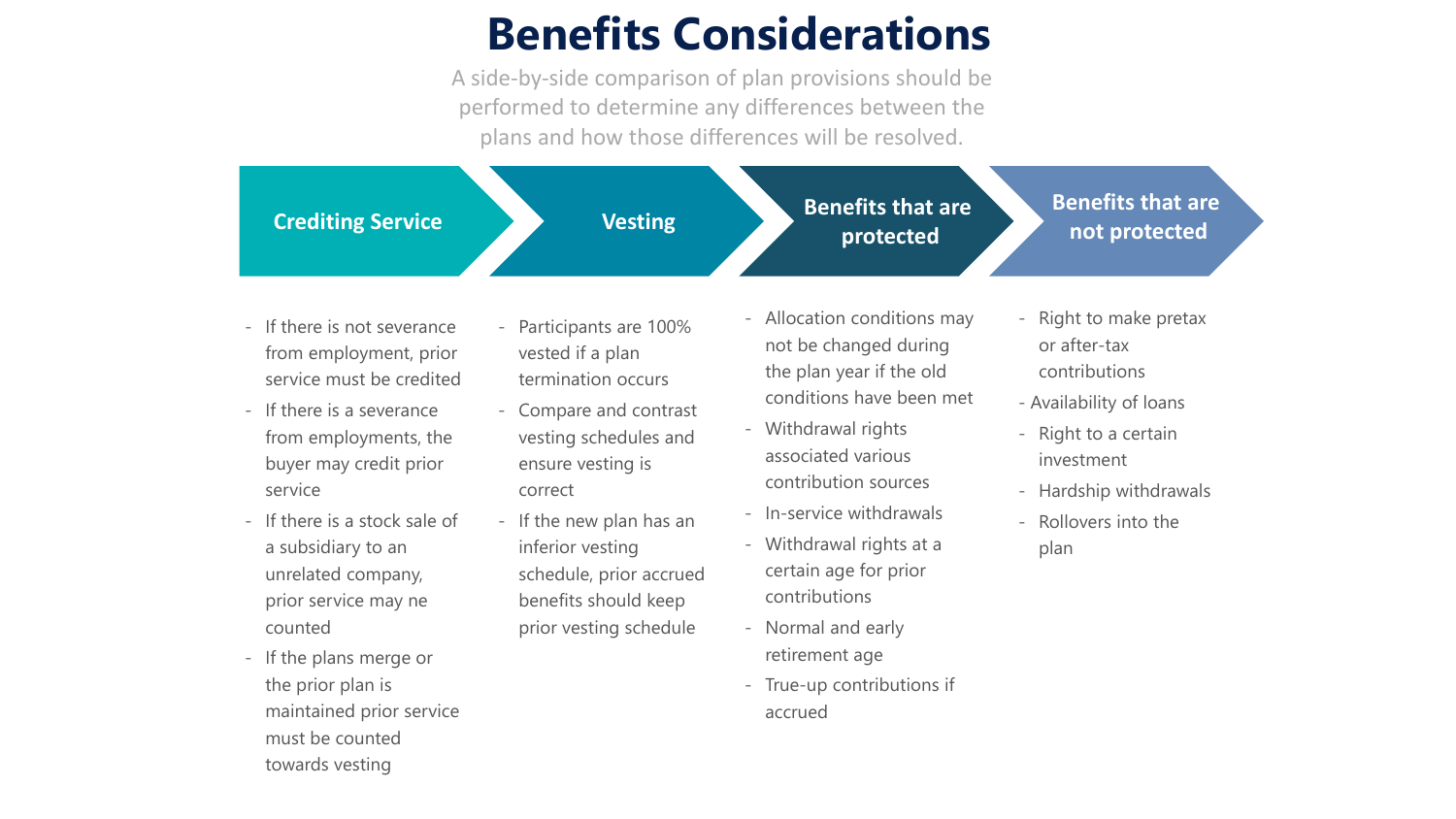

# **What happened when due diligence isn't performed?**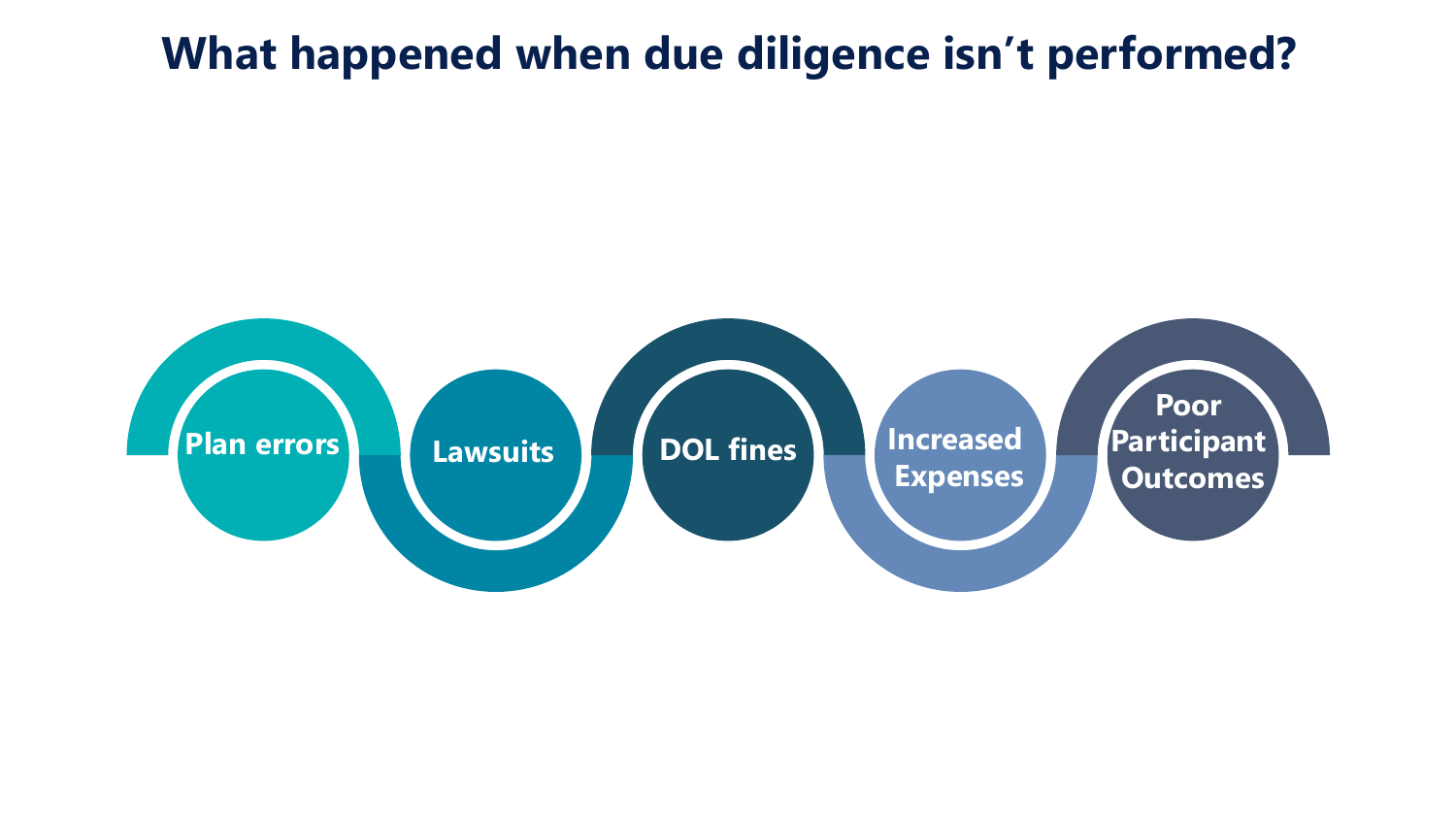## **Best Practices**

This will include a review of investments, providers, plan design, payroll, if plan procedures are being followed, and uncovering any unexpected errors or costs that may come along with the transaction.

### **Engage Plan Experts Early**

This will provide proper time to help review the plan and allow the experts to consult with your firm on how the transaction will affect your organization, and the type of transaction that best fits your preferred outcomes.

**Plan document Comparison**

This will allow you to see what type of benefits you may owe, the type of benefits you must protect, and at times may provide valuable insights into additional benefits you may want to offer.

### **Determination letter**

This is normally only needed if a plan termination is occurring. Though by engaging experts early if errors are found, it also allows you to be able to get DOL blessing on any corrections made prior to the transaction.

### **Perform due diligence audit**